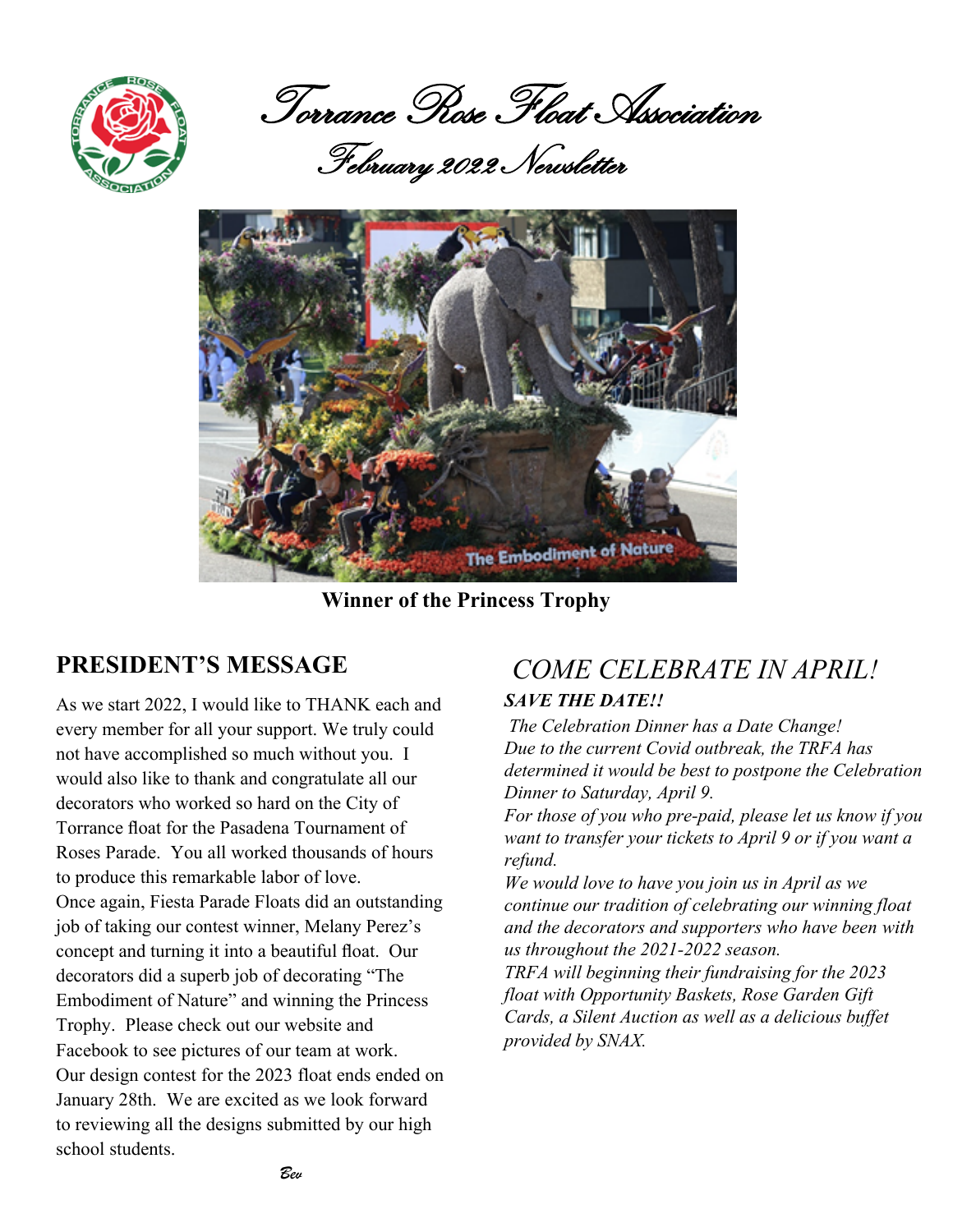## LOVE FLOWERS? OUR FUNDRAISER IS BACK!Go to torrancerosefloat.org and view our Spring flower fundraiser!



### **Your Support Makes a Difference**

As a community tradition that involves all sectors of Torrance to foster community pride and bring global exposure to our beloved city, the Torrance Rose Float Association has been a consistent positive force. We're part of what makes Torrance such a wonderful place to live, and we are proud of our years of accomplishment and performance on behalf of our city.

Our continued efforts to keep this legacy moving forward is our commitment to the community. It not only takes hours of planning, coordination and hard work, it also requires resources to accomplish and meet our goals.

We are dedicated to our mission of preserving the tradition of delivering joy, beauty and pageantry from our hometown to people across the globe through participation in the Pasadena Tournament of Roses Parade on a day when the world is full of the hope of renewal.

Join us in keeping our commitment to the Torrance com[munity.](http://smile.amazon.com/ch/37-1647454)

Here are some of the ways you can support TRFA throughout the year:

- Attend the Celebration Dinner, Saturday, April 9th
- Become a TRFA member
- Become a sponsor

For more information, visit our website at torrancerosefloat.org

## **TRFA Needs Your Help**



Supporting our float is a year‐round endeavor. Here are some of the ways you can help.

- Community Outreach
- Fundraising
- Help with decorating week tasks
- Obtaining Donations
- Preserving Association History
- Computer entry
- Helping at events
- Newsletter
- Publicity
- Other

Email us your Name and Phone number and what you want to help out with to: info@torrancerosefloat.org or call us at 310-618-6825.

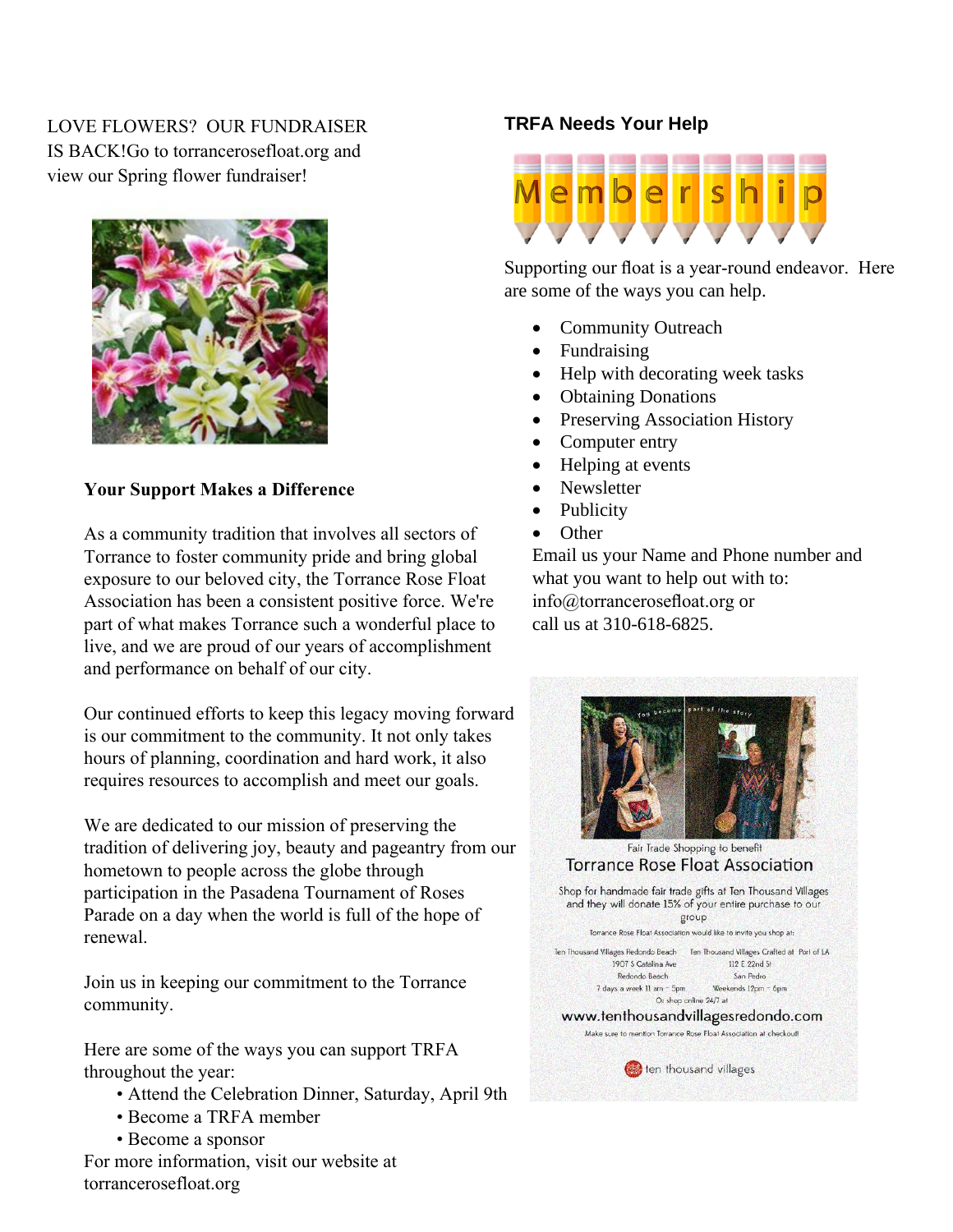## **TORRANCE ROSE FLOAT ASSOCIATION INVITES OUR DECORATORS, MEMBERS AND SUPPORTERS TO OUR CELEBRATION DINNER AND ANNUAL MEETING**

### **PLEASE JOIN US SATURDAY, APRIL 9, 2022 – 5:30 PM TORRANCE CULTURAL ARTS CENTER, TOYOTA MEETING HALL 3330 CIVIC CENTER DRIVE, TORRANCE**



**DINNER CATERED BY SNAX** 

**Buffet consisting of: Appetizers, garden salad and fresh fruit, Baron of Beef, Lemon Pepper Chicken, Eggplant Parmesan, mashed potatoes and gravy, steamed vegetables, desserts. Coffee, lemonade and ice tea.**

### **\$35.00 PER PERSON**

#### **PLEASE MAIL YOUR RESERVATIONS AND MONEY BY MARCH 25, 2022 TO: TRFA, ATTN: CELEBRATION DINNER, 4733 TORRANCE BLVD., # 234, TORRANCE, CA 90503. PLEASE MAKE CHECKS PAYABLE TO THE**

**TORRANCE ROSE FLOAT ASSOCIATION. No tickets will be sold at the door.**

**You can also make reservations online at www.torrancerosefloat.org.**

**RESERVATIONS WILL BE HELD AT THE DOOR; no tickets tickets will be mailed.**

**TRFA and the City of Torrance will strictly follow health and safety guidelines set by state, county and local health officials that will be in effect at the time of the event.**

| (PLEASE PRINT)                   |                 |  |
|----------------------------------|-----------------|--|
|                                  |                 |  |
| NAME:                            |                 |  |
| PHONE:                           |                 |  |
| ADDRESS:                         |                 |  |
| CITY:                            | $\mathbf{ZIP:}$ |  |
| <b>EMAIL:</b>                    |                 |  |
| NUMBER OF PEOPLE: $X $35.00 = $$ |                 |  |
|                                  |                 |  |
|                                  |                 |  |
|                                  |                 |  |